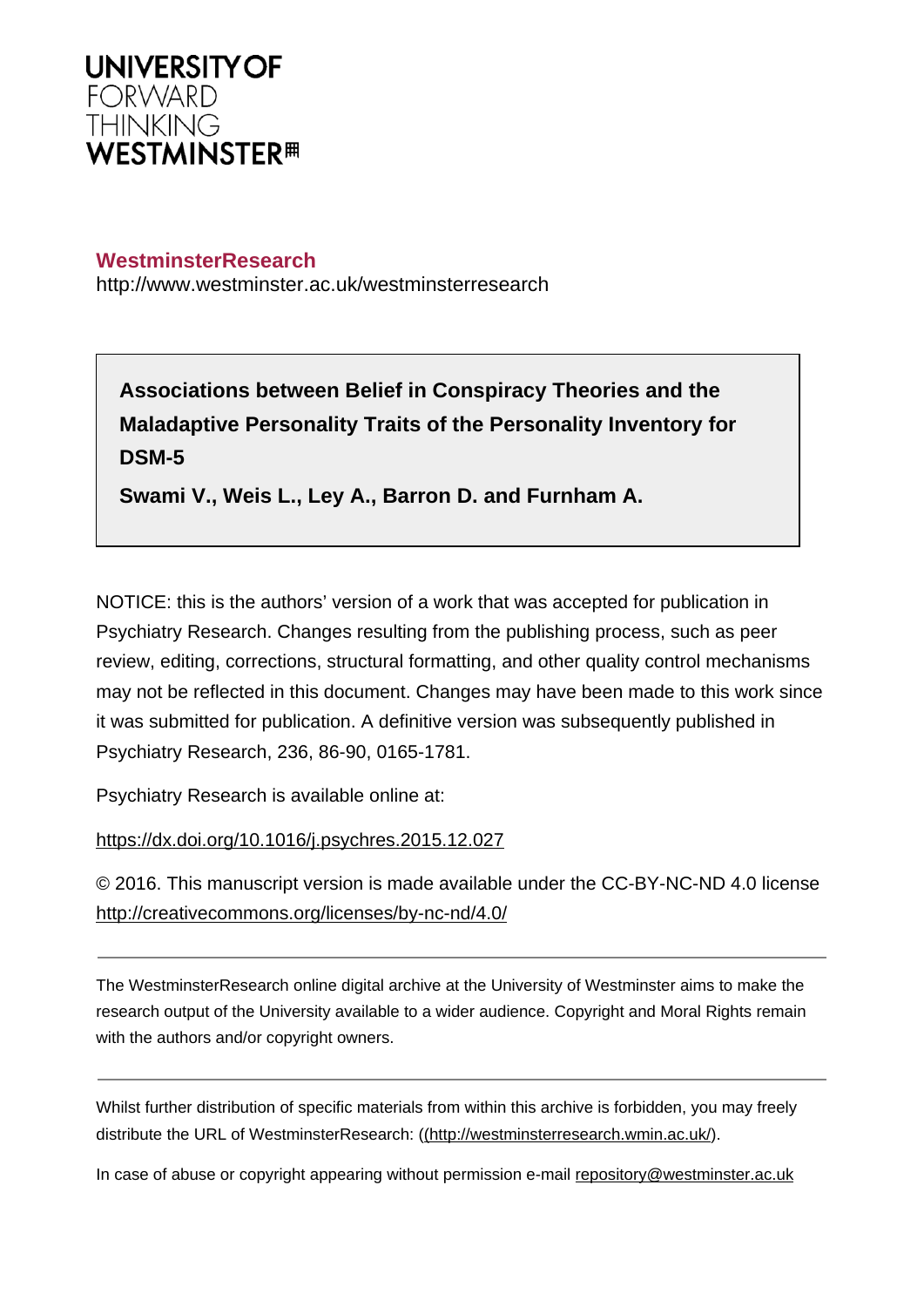### Running head: CONSPIRACY THEORIES

Associations between Belief in Conspiracy Theories and the Maladaptive Personality Traits of the Personality Inventory for *DSM-5*

Viren Swami<sup>a-b\*</sup>, Laura Weis<sup>c</sup>, Alixe Lay Cui Ling<sup>d</sup>, David Barron<sup>a</sup>, & Adrian Furnham<sup>c</sup>

<sup>a</sup>Department of Psychology, University of Westminster, London, UK

<sup>b</sup>Department of Psychology, HELP University College, Kuala Lumpur, Malaysia

<sup>c</sup>Department of Clinical, Educational, and Health Psychology, University College London,

London, UK

<sup>d</sup>Department of Psychology, University of Bath, Bath, UK

\*Address correspondence to: Dr. Viren Swami, Department of Psychology, Faculty of Science and Technology, University of Westminster, 115 New Cavendish Street, London W1W 6UW, UK. Email: v.swami@westminster.ac.uk; Telephone: +442079115000.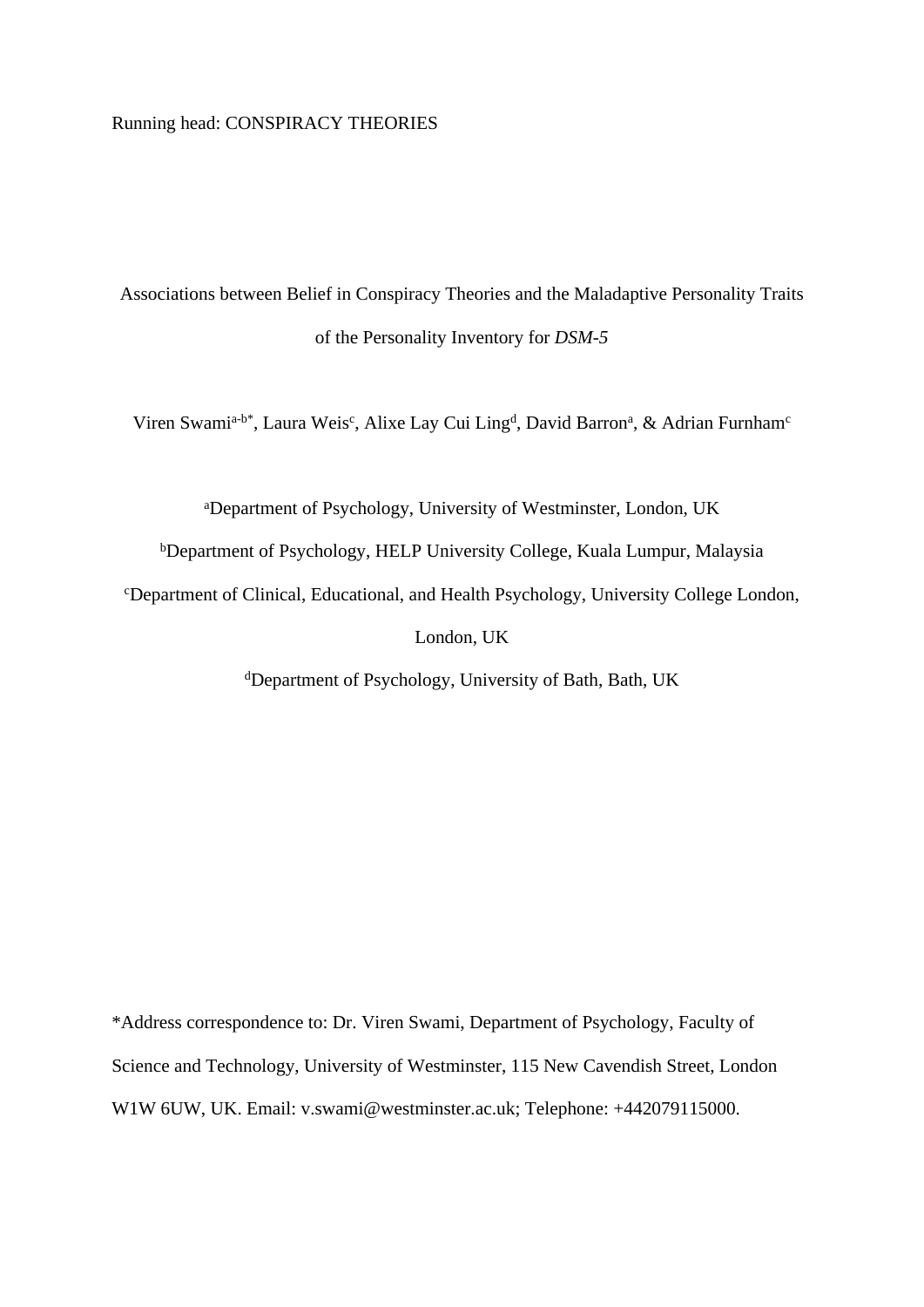#### Abstract

Conspiracy theories can be treated as both rational narratives of the world as well as outcomes of underlying maladaptive traits. Here, we examined associations between belief in conspiracy theories and individual differences in personality disorders. An Internet-based sample  $(N = 259)$  completed measures of belief in conspiracy theories and the 25 facets of the Personality Inventory for *DSM-5* (PID-5). Preliminary analyses showed no significant differences in belief in conspiracy theories across participant sex, ethnicity, and education. Regression analyses showed that the PID-5 facets of Unusual Beliefs and Experiences and, to a lesser extent, Suspiciousness, significantly predicted belief in conspiracy theories. These findings highlight a role for maladaptive personality traits in understanding belief in conspiracy theories, but require further investigation.

*Keywords*: Conspiracy theories, Personality disorders, Maladaptive traits, Unusual beliefs, Suspiciousness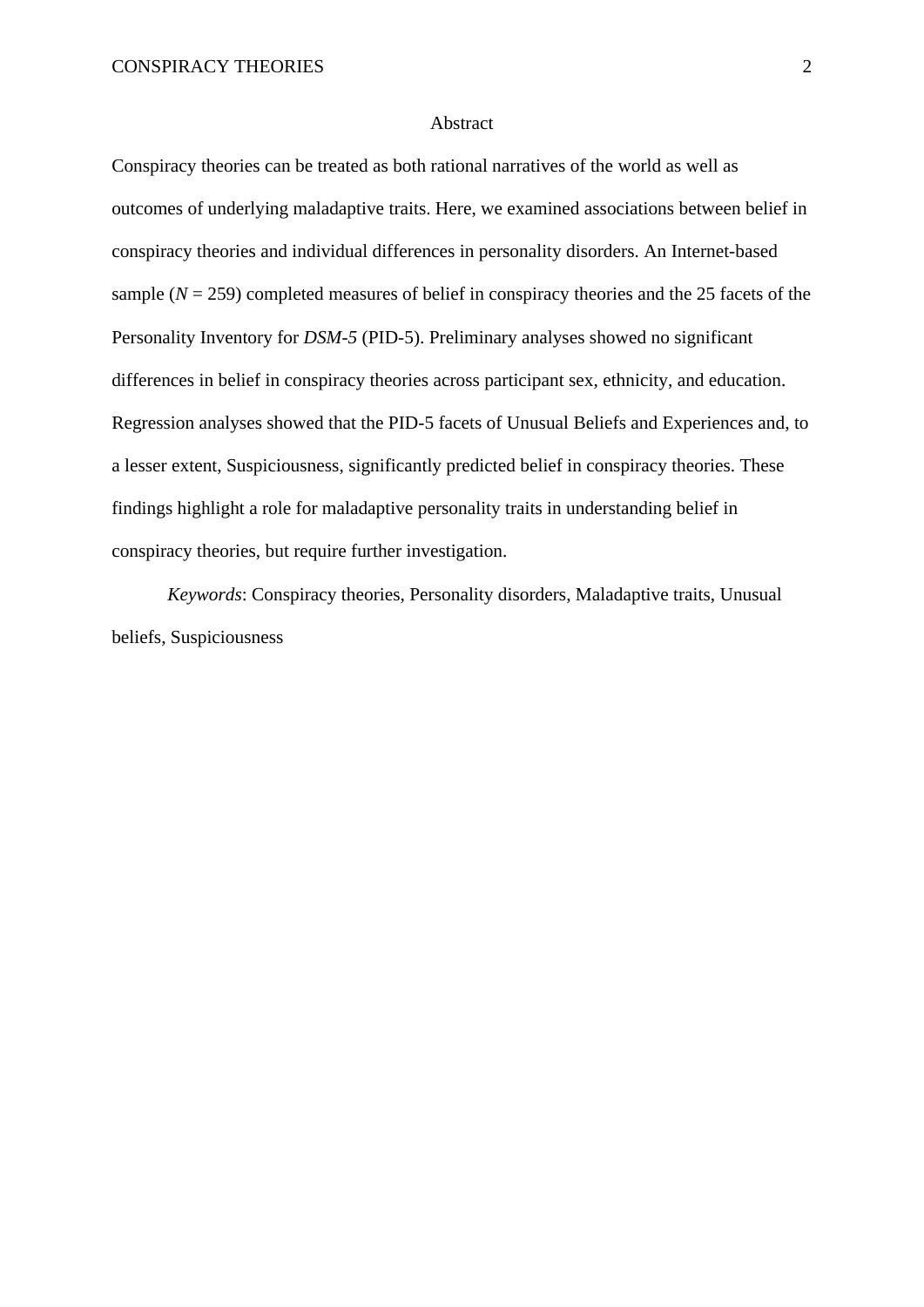## **1. Introduction**

Conspiracist beliefs usually refer to a set of false narratives in which multiple agents are believed to be working together toward malevolent ends (Swami & Furnham, 2014). For example, some people believe that, rather than crashing at sea, Amelia Earhart and Fred Noonan intentionally downed their aircraft near Japanese occupied territory so that the U.S. Navy could spy on the Japanese during the subsequent rescue mission (Swami & Furnham, 2012). Such beliefs are widespread: data from four nationally representative surveys have shown that half of the American public endorse at least one conspiracy theory (Oliver & Wood, 2014). In addition to being widespread, belief in conspiracy theories also has negative health, socio-political, and environmental consequences (for a review, see Douglas, Sutton, Jolley, & Wood, 2015). For example, recent studies have suggested that belief in conspiracy theories is associated with decreased trust in government services and institutions (Glick & Einstein, 2015) and decreased pro-social behaviour and science acceptance (van der Linden, 2015).

Recent work has attempted to conceptualise conspiracy theories as both neutral, rational narratives of the world and the outcome of psychopathology (e.g., Nefes, 2015). In terms of the former, it is postulated that conspiracy theories offer simplistic explanations for individuals attempting to make sense of events that are confusing, difficult to comprehend, or poorly explained by mainstream sources of information (Swami & Furnham, 2014). The latter view, on the other hand, suggests that there are maladaptive cognitive-perceptual traits that contribute to the formation or maintenance of anomalous beliefs, including conspiracy theories. While acknowledging that the lens of psychopathology offers only a partial account of the popularity of conspiracy theories, this perspective nevertheless suggests that maladaptive cognitive or perceptual traits may make assimilation or maintenance of conspiracist beliefs more likely (van Elk, 2015).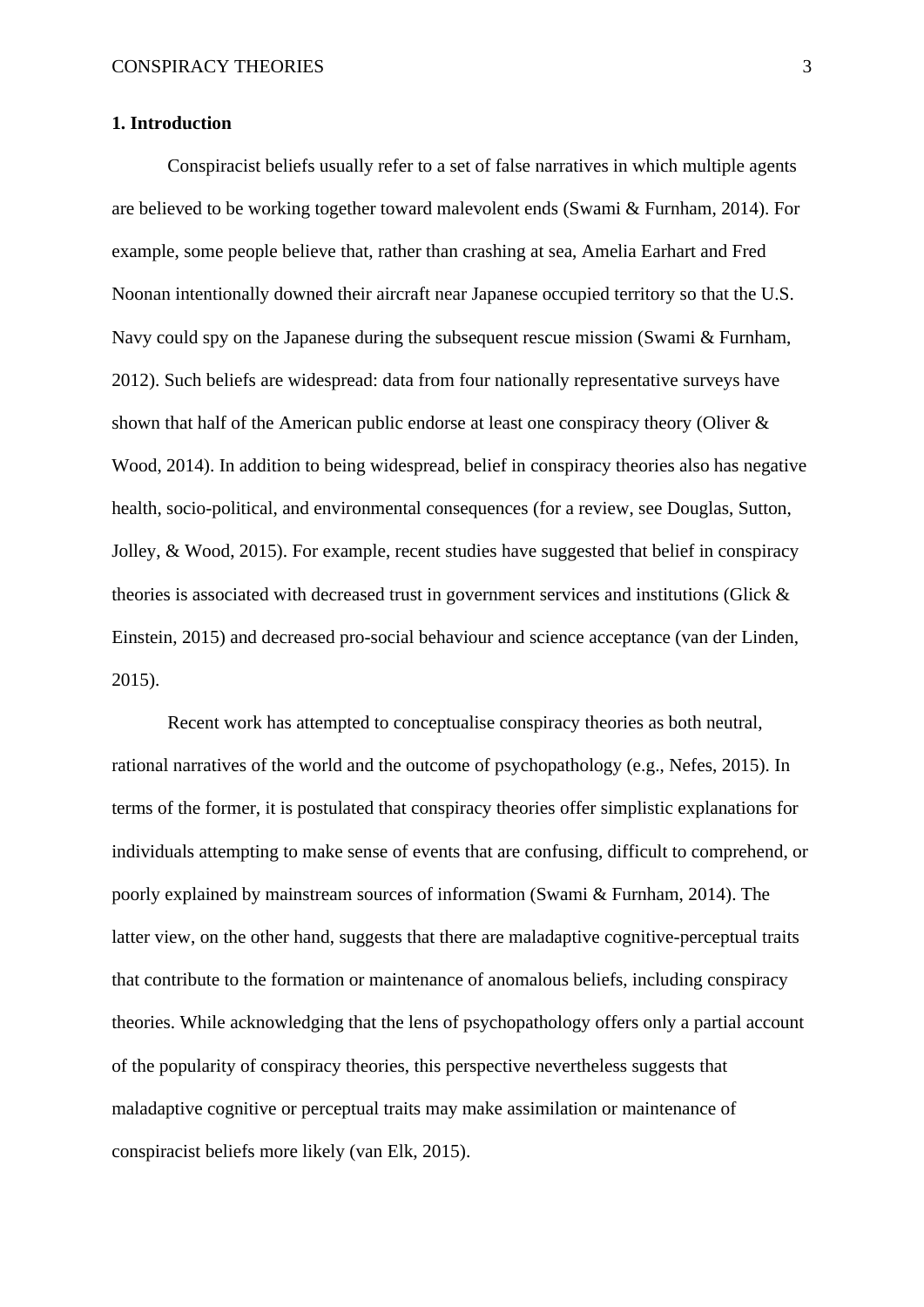In support of this perspective, studies have reported positive associations between belief in conspiracy theories and traits including paranoia, magical ideation, and belief in the paranormal (e.g., Brotherton & Eser, 2014; Lobato, Mendoza, Sims, & Chin, 2014; Stieger, Gumhalter, Tran, Voracek, & Swami, 2013; Swami et al., 2011). In explanation, it has been suggested that conspiracy theories and anomalous beliefs share features in common (e.g., both overly rely on intuitive-experiential processing of information and lack rigorous, selfgenerated testing; Swami, Voracek, Stieger, Tran & Furnham, 2014) and that endorsement of one set of anomalous beliefs (e.g., belief in the paranormal) makes acceptance of other anomalous beliefs (e.g., conspiracy theories) more likely (Ramsay, 2006). From this perspective, intra-individual endorsement of inadequate explanations for events is a key factor shaping the assimilation and maintenance of maladaptive beliefs (Drinkwater, Dagnall, & Parker, 2012), but this in itself is not necessarily evidence of underlying maladaptive trait influence.

To address this issue, a number of studies have focused more specifically on associations between belief in conspiracy theories and schizotypy, a set of cognitive, perceptual, and affective traits ranging from normal dissociative states to extreme states. These studies have reported significant and positive associations between belief in conspiracy theories and schizotypy (e.g., Darwin, Neaves, & Holmes, 2011; Swami et al., 2013), and in explanation it has been suggested that traits of suspiciousness seen in high schizotypal individuals may result in them disbelieving official or mainstream sources of information. Additionally, characteristics associated with paranoid ideation may result in distorted perceptions and a misappreciation of intention that result in conspiracist ideation (Darwin et al., 2011; van der Tempel & Alcock, 2015).

Despite these findings, there are a number of issues requiring clarification. First, where facets of schizotypy have been examined, it appears that traits associated with odd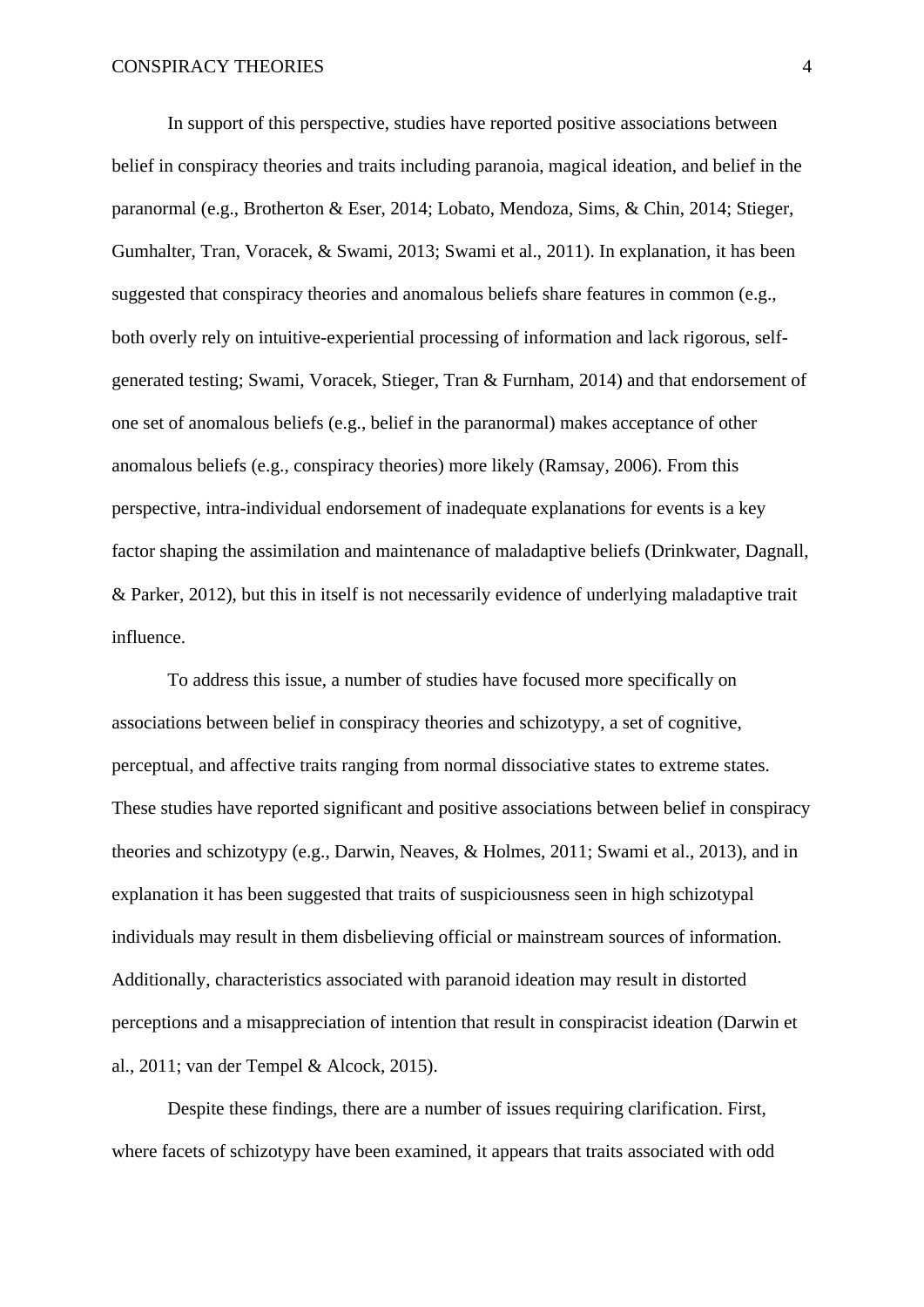## CONSPIRACY THEORIES 5

beliefs and magical thinking – the traits most closely associated with belief in the paranormal – are predictive of belief in conspiracy theories, whereas other schizotypal facets show weaker or non-significant associations (Barron, Morgan, Towell, Altemeyer, & Swami, 2014). Second, it has been reported that it is delusional traits, rather than schizotypy per se, that may lead to greater acceptance of conspiracy theories (Dagnall, Drinkwater, Parker, Denovan, & Parton, 2015). That is, the association between schizotypy and conspiracist ideation reported in earlier studies may reflect an indirect measurement of delusional ideation in measures of schizotypy. Collectively, these studies suggest that it is a tendency toward paranoia or delusional ideation that shapes belief in conspiracy theories (Dagnall et al., 2015), although more in-depth research is necessary to fully understand these associations.

Here, we sought to clarify aspects of this literature by focusing, not on schizotypy, but rather on maladaptive personality traits. To address concerns with the discrete categorical model of personality pathology used since the third edition of the *Diagnostic and Statistical Manual of Mental Disorders* (DSM; see Widiger & Trull, 2007), a dimensional trait model of individual differences in personality disorders is included in Section III of the *DSM-5* (American Psychiatric Association, 2013). This model proposes 25 trait facets that are classified into five broad trait domains, four that are suggested to be common to both normal and abnormal personality variation (Antagonism, Negative Affectivity, Detachment, and Disinhibition) and a Psychotism domain that subsumes traits of schizotypy and dissociation (Krueger, Derringer, Markon, Watson, & Skodol, 2012). This trait assessment provides a multi-level description of personality disorders for *DSM-5* and provides a key step in building models of personality pathology.

From the point-of-view of studies on conspiracist ideation, this model offers an opportunity to refine existing knowledge of the relationships between belief in conspiracy theories and maladaptive traits. This can be achieved through the model's broader focus on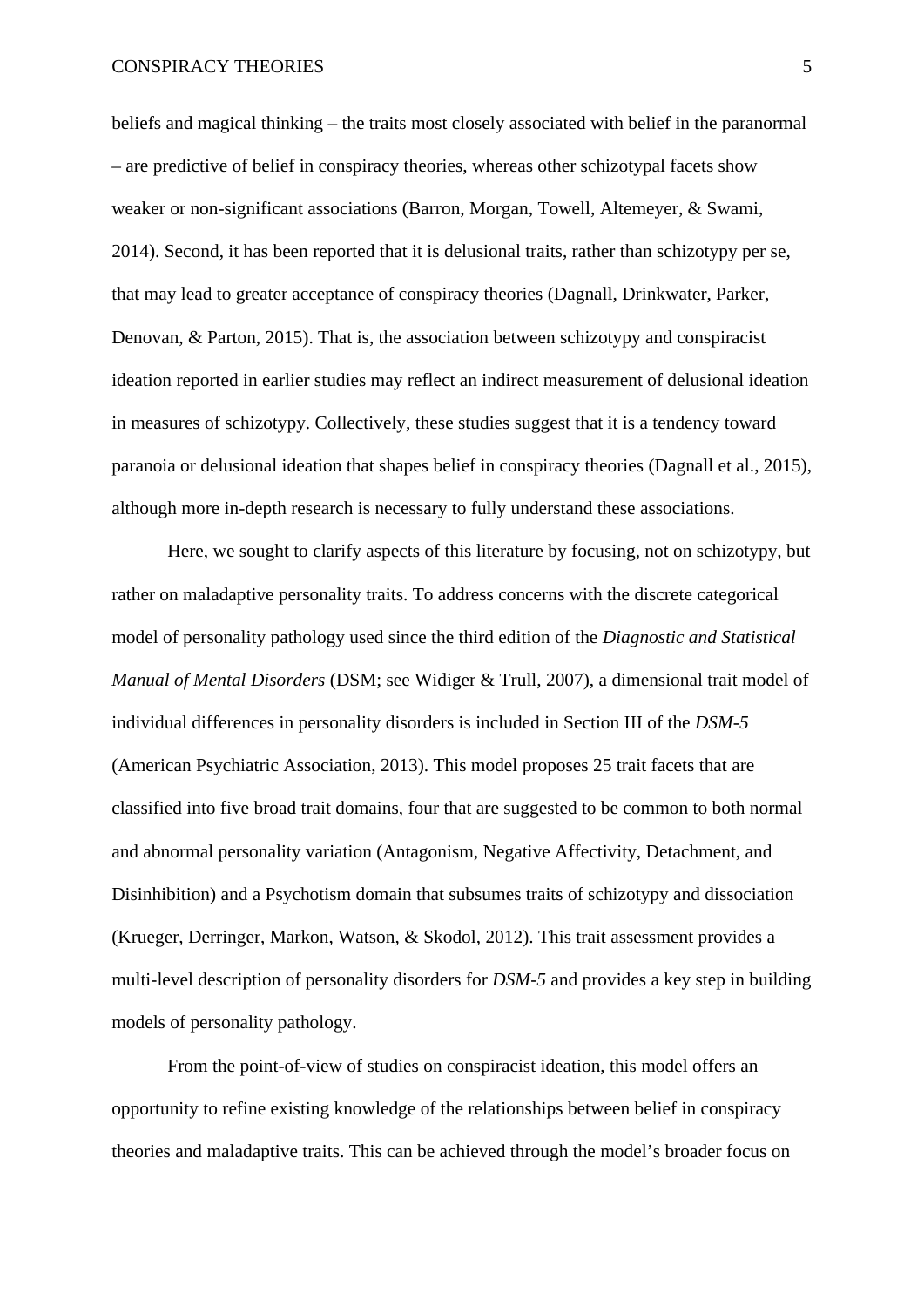maladaptive personality traits and also by providing orienting dimensions for understanding maladaptive beliefs more generally. That is, by using broad dimensions that span normative and pathological functioning, it becomes possible to develop a reliable scaffold to understand the nature of conspiracist ideation. In addition, given evidence that the *DSM-5* dimensional trait model are maladaptive variants of general personality structure (e.g., Gore & Widiger, 2013), a focus on the former may help to explicate mixed and typically weak associations between conspiracist ideation and the Big Five personality domains (Swami, Chamorro-Premuzic, & Furnham, 2010; Swami et al., 2011; Swami & Furnham, 2012).

In summary, the present study examined relationships between maladaptive personality facets and belief in conspiracy theories. Of the 25 facets proposed in the *DSM-5* dimensional trait model (see Table 1), those associated with the Psychotism domain would seem most likely to be associated with belief in conspiracy theories. These facets tap those constructs that have been identified as predictors of conspiracist ideation in previous studies (Barron et al., 2014; Dagnall et al., 2015), but offer broader coverage of maladaptive personality traits. In addition, the facet of Suspiciousness (subsumed within the domain of Negative Affectivity) would appear to be another potential candidate, given commentary about distrust of others in conspiracist ideation (Drinkwater et al., 2011). Although other facets of the *DSM-5* dimensional trait model are less likely to show predictive relationships with belief in conspiracy theories, we nevertheless included them in our analyses.

### **2. Method**

### **2.1 Participants and Procedures**

A brief description of the study, including estimated duration and compensation, was posted on Amazon's Mechanical Turk (MTurk) website in July 2015. MTurk is a crowdsourcing Internet marketplace that allows individuals to complete online tasks for monetary compensation. The present study was advertised to MTurk workers who achieved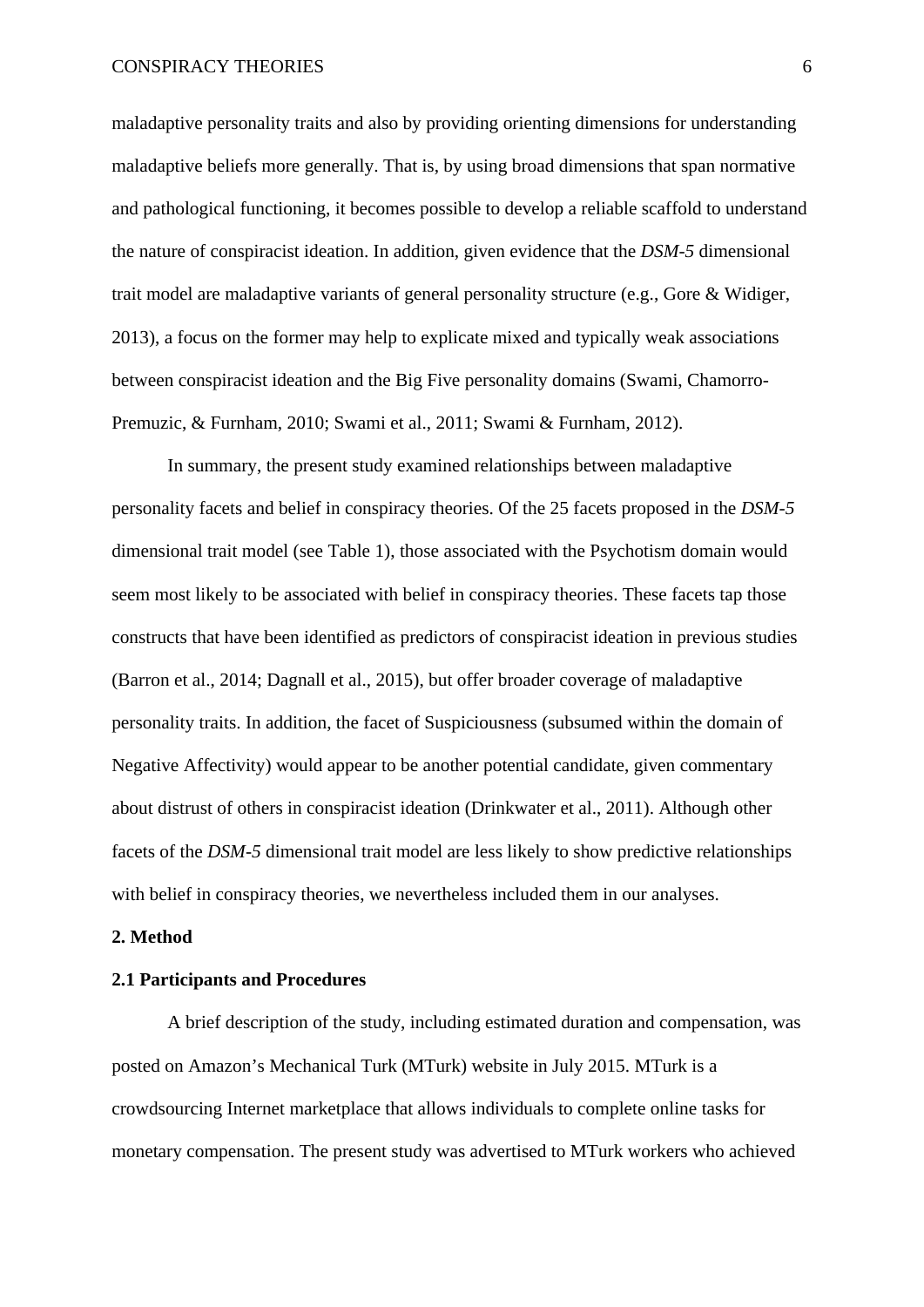at least a 98% approval rate and completed at least 1,000 hits. The study was described to potential participants as an investigation of personality and attitudes toward world events. After providing informed consent, participants were directed to the measures described below (as well as a measure of modern health worries not analysed here; Petrie et al., 2001), which were presented in an anonymous form and in random order via the randomisation function with Qualtrics, which hosted the survey. In exchange for completing the survey, participants were paid \$1.00. Participants with large amounts of missing data (*n* = 17) were excluded from the dataset. All participants received debriefing information at the end of the survey.

The final sample consisted of 130 women and 129 men, who ranged in age from 19 to 74 years ( $M = 36.36$ ,  $SD = 11.12$ ). Due to an administrative oversight, we did not collect information about participants' country of origin. However, the majority of participants identified as White (54.1%), with 25.1% identifying as Asian, 18.9% as multiracial, and 1.9% as some other ethnic group. In terms of educational qualifications, 8.1% had completed secondary schooling, 23.9% had a post-secondary qualification, 42.5% had an undergraduate degree, and 25.5% had a postgraduate degree.

## **2.2 Measures**

**Maladaptive personality traits**. The Personality Inventory for *DSM-5* (PID-5; Krueger et al., 2012) is a 220-item self-report inventory that assesses the maladaptive personality traits proposed in Section III of *DSM-5*. The measure taps 25 maladaptive personality traits, organised based on factor analytic evidence into five broad domains. Each trait is measured by 4 to 14 items, with responses made on a 4-point scale ranging from 0 (*Very false or often false*) to 3 (*Very true or often true*). Facet scores were computed as the mean of items associated with each facet. PID-5 scores have been shown to have good internal consistency and factorial validity (Wright et al., 2012), as well as good concurrent validity (Hopwood, Thomas, Markon, Wright, & Krueger, 2012). Cronbach's α in the current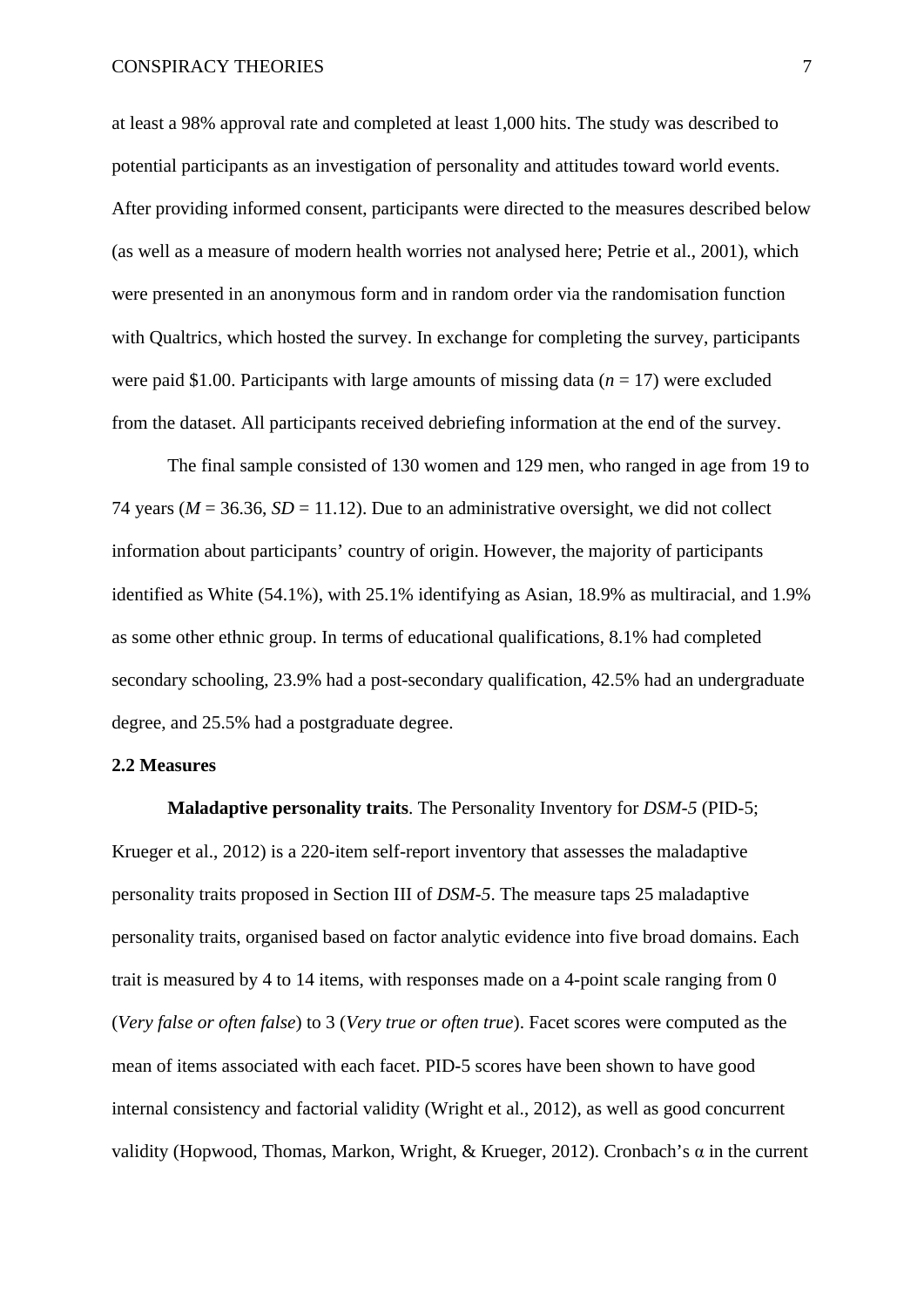sample for the PID-5 domain scale scores were good, while facet scores were acceptable-togood (see Table 1).

**Belief in conspiracy theories**. Participants completed the Belief in Conspiracy Theories Inventory (BCTI; Swami et al., 2010, 2011), a 15-item measure that describes a range of internationally-popular conspiracy theories. Participants rated their belief that each conspiracy was true on a 9-point scale, ranging from 1 (*Completely false*) to 9 (*Completely true*). An overall score was computed as the mean of all items, with higher scores reflecting greater belief in conspiracy theories. Scores on this measure have been shown to be onedimensional (Swami et al., 2011) and correlate strongly with scores from a generic measure of conspiracist ideation ( $r = .88$ ; Brotherton, French, & Pickering, 2013). In the present study, Cronbach's α for the BCTI was .93.

**Demographic form**. Participants provided their demographic details, consisting of sex, age, ethnicity, and highest educational qualification.

## **3. Results**

#### **3.1 Preliminary Analyses**

An independent-samples *t*-test showed no significant differences in belief in conspiracy theories between women ( $M = 4.15$ ,  $SD = 1.91$ ) and men ( $M = 4.23$ ,  $SD = 1.73$ ),  $t(257) = 0.34$ ,  $p = .732$ ,  $d = 0.04$ . Analyses of variance also showed that, in this sample, there were no significant differences in belief in conspiracy theories between ethnic groups, *F*(3,  $255$ ) = 2.28,  $p = .080$ ,  $\eta_p^2 = .02$ , and between educational groups,  $F(3, 255) = 0.87$ ,  $p = .456$ ,  $\eta_p^2 = 0.01$ . Younger participants were more likely to believe in conspiracy theories,  $r = -0.20$ , *p* = .001, but the effect size was small. For these reasons, we treated the sample as a whole for all further analyses.

#### **3.2 Regression Analyses**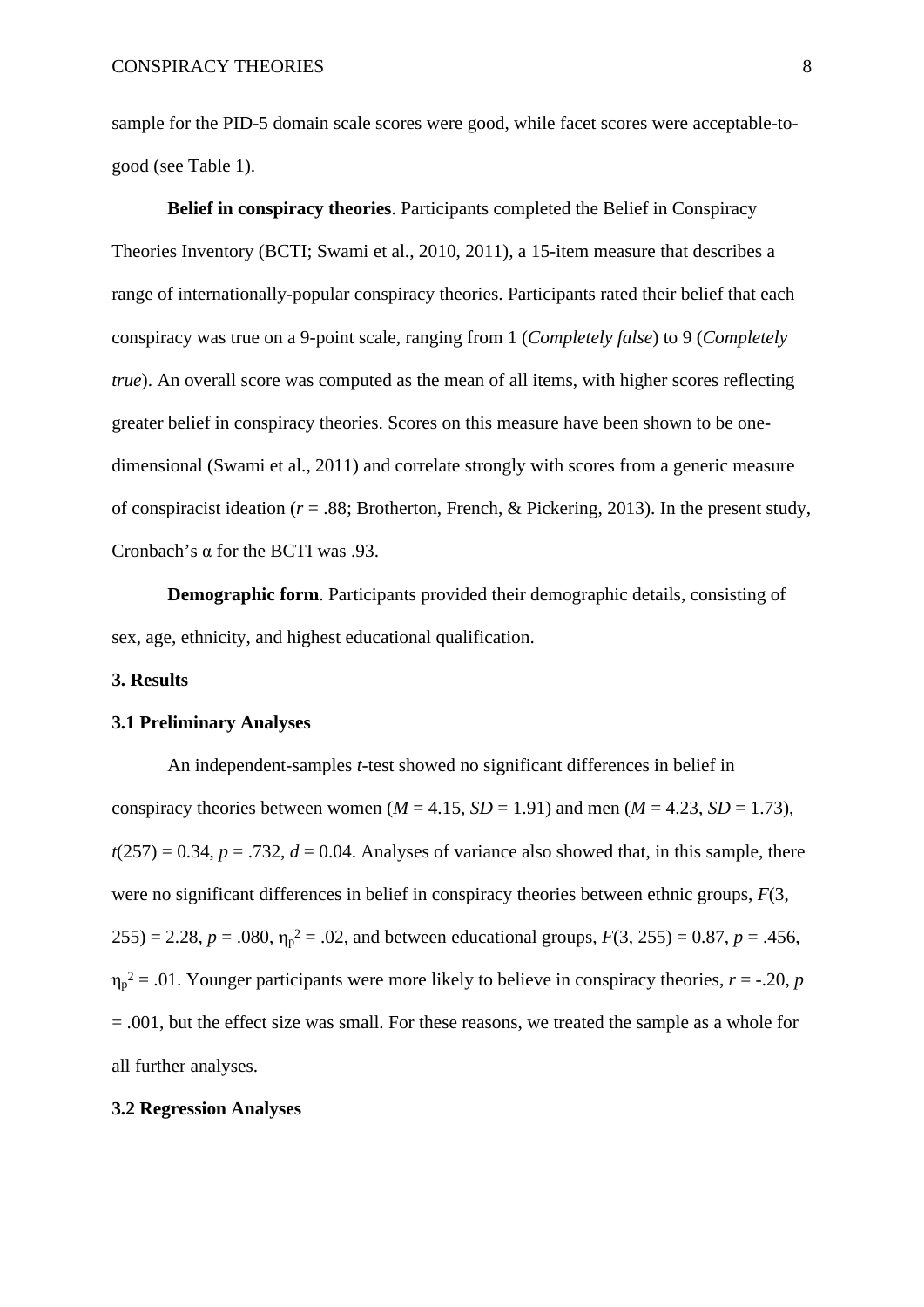Belief in conspiracy theories was significantly and positively associated with all five PID-5 domains (*r*s = |.34|-|.49|) and all PID-5 facets (*r*s = |.24|-|.48|; see Table 1). Entering the 25 PID-5 facets into a multiple linear regression using belief in conspiracy theories as the criterion variable resulted in a significant regression, but multicollinearity was a limiting issue in this analysis (variance inflation factors [VIFs] = 2.11-12.38) and remained problematic when domain scores were used as predictor variables instead (VIFs = 2.36-6.87). Although multicollinearity is not a direct statistical assumption of multiple regression analyses (Osborne & Waters, 2002), it can complicate interpretation of results because of its influence on the magnitude of regression weights and inflation of their standard error, which in turn affects the statistical significance tests of these coefficients (Nimon, Henson, & Gates, 2010). In short, the presence of multicollinear data makes interpretation of standardised and unstandardised regression coefficients problematic.

To minimise the problems associated with multicollinearity, we followed goodpractice procedures to reduce the number of variables included in the analysis (Dohoo, Ducrot, Fourichon, Donald, & Hurnik, 1997). The most straightforward way to accomplish this was to screen all PID-5 facets using unconditional statistics and to then select a subset of variables for inclusion in the final analysis. Based on this method, we selected the five PID-5 facets that were most strongly correlated with belief in conspiracy theories (bold coefficients in Table 1): Unusual Beliefs and Experiences, Perceptual Dysregulation, Eccentricity, Suspiciousness, and Callousness. Inter-facet correlations between these five factors were all < |.66| and, as such, were within acceptable parametres for inclusion (Dohoo et al., 1997). These facets were then entered into a multiple linear regression with belief in conspiracy theories as the criterion. This regression was significant,  $F(5, 253) = 18.50$ ,  $p < .001$ , Adj.  $R^2$ = .25, and inspection of the VIFs suggested that multicollinearity was less of a constraining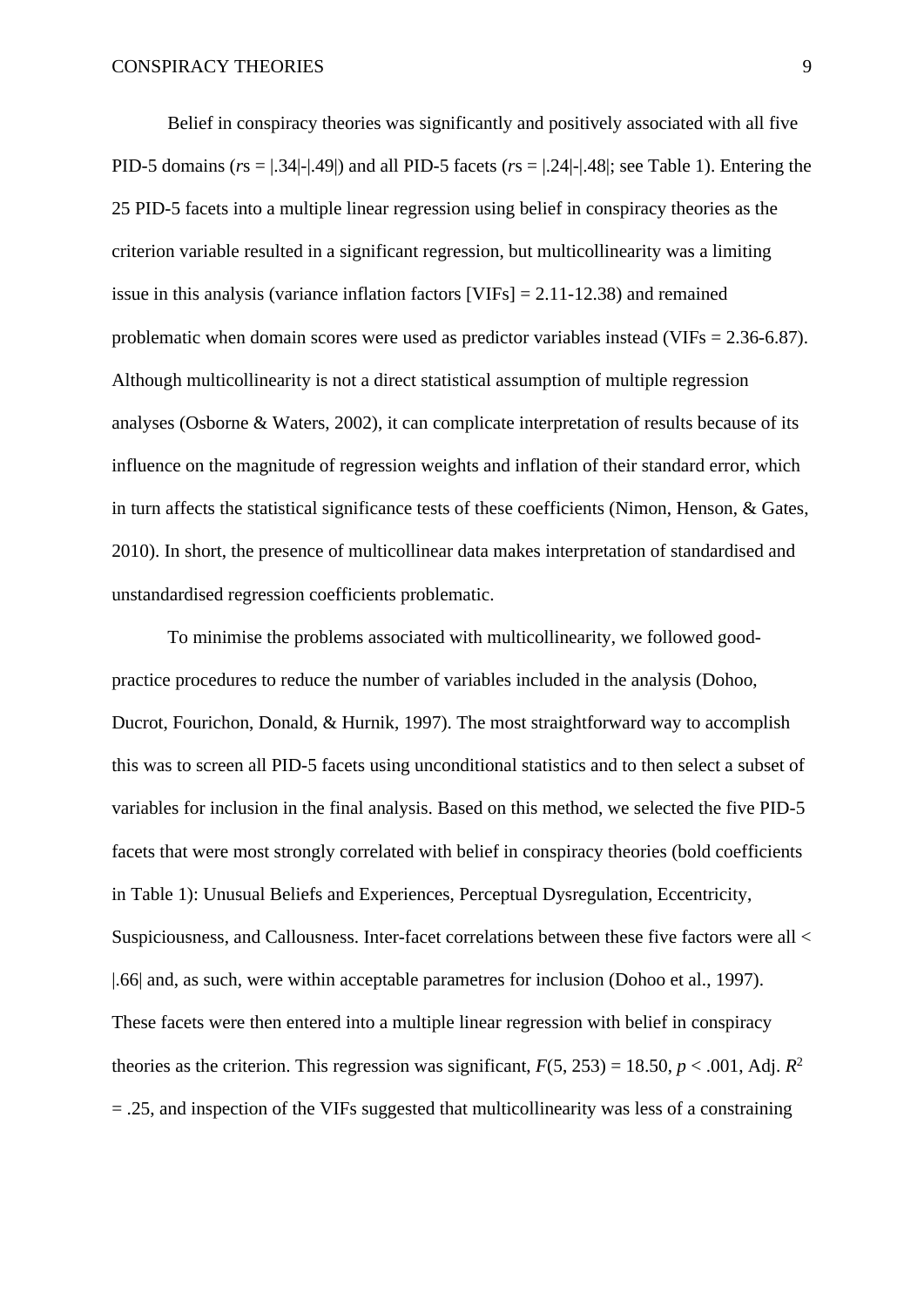issue (VIFs = 2.02-3.35). Of the PID-5 facets entered into the model, the only significant predictors were Suspiciousness and Unusual Beliefs and Experiences (see Table 2).

To check that this result was not spurious, we also conducted a stepwise regression with all 25 facets as predictors and belief in conspiracy theories as the criterion variable. Although stepwise regressions typically yield biased *R*<sup>2</sup> values and confidence intervals for effects and predicted values that are falsely low (Derksen & Keselman, 1992), it can be used to confirm the results of linear regressions, especially when dealing with multicollinearity (Kuhn & Johnson, 2013). The final prediction model contained 2 of the 25 predictors (Unusual Beliefs and Experiences and Suspiciousness) and was reached in two steps, with the remaining 23 facets excluded. This model was statistically significant,  $F(2, 256) = 45.27$ ,  $p <$ .001, Adj.  $R^2 = 0.26$ . Belief in conspiracy theories was primarily predicted by Unusual Beliefs. and Experiences (B = .45, *SE* = .09,  $\beta$  = .34,  $t = 4.73$ ,  $p < .001$ , Adj.  $R^2 = .23$ ), and to a lesser extent by Suspiciousness (B = .36, *SE* = .12,  $\beta$  = .22,  $t = 3.12$ ,  $p = .002$ , Adj.  $\Delta R^2 = .03$ ). VIFs for the analysis were within acceptable parameters (1.76).

## **4. Discussion**

In this study, we sought to move the study of conspiracy theories forward by examining associations between belief in conspiracy theories and maladaptive personality traits. Our results showed that belief in conspiracy theories was most strongly associated with the Unusual Beliefs and Experiences facet of the PID-5. In broad outline, this finding is consistent with previous work showing that facets of schizotypy closely associated with odd beliefs and magical thinking are most strongly predictive of belief in conspiracy theories (Barron et al., 2014). While it is clear that there is some shared space occupied by facets of the PID-5 and measures of schizotypy (Ashton, Lee, de Vries, Hendrickse, & Born, 2012), we believe our findings point to a broader picture of maladaptive personality traits that influence anomalous beliefs, including belief in conspiracy theories.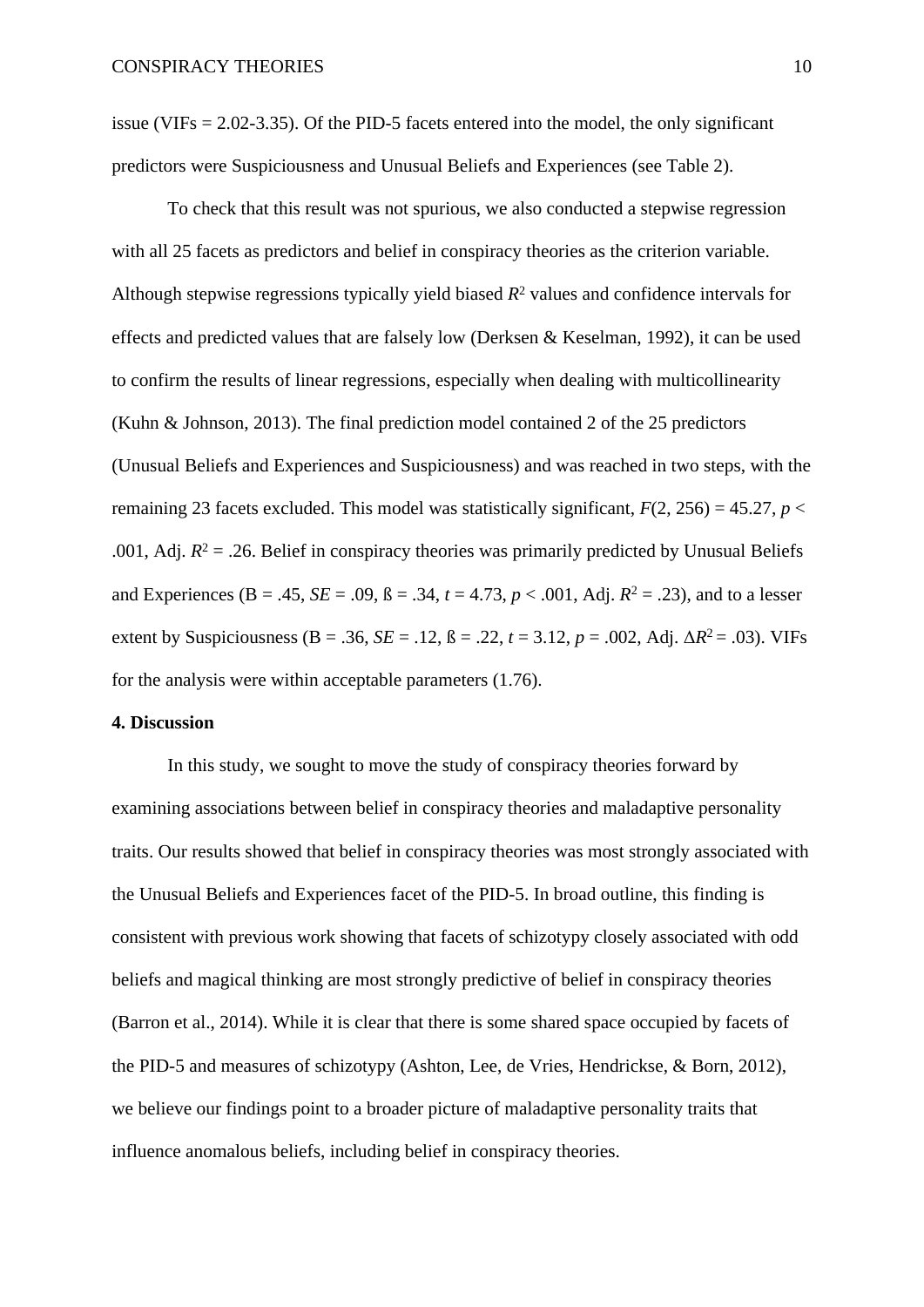One way of interpreting these findings is to suggest that conspiracy theories form (or should be considered as) a subset of anomalous beliefs, akin to paranormal beliefs of magical ideation. Clearly, some conspiracy theories fit this categorisation: to return to the example we provided earlier, believing that Amelia Earhart and Fred Noonan unwittingly made contact with aliens and were abducted during their final flight is delusional (Swami & Furnham, 2012), given the lack of evidence for the specific claim or for the existing aliens. This being the case, individuals who experience maladaptive cognitive-perceptual processing may be more likely to accept a range of beliefs that are anomalous. This explanation would also help to reports of significant associations between conspiracist ideation and paranormal beliefs (e.g., Brotherton & Eser, 2014; Lobato et al., 2014; Stieger et al., 2013; Swami et al., 2011). Our suggestion here is that acceptance of both sets of beliefs, as well as other related suppositions, are underscored by the same underlying maladaptive personality facet.

Having said that, it is also clear that not all conspiracy theories are delusional: believing that Earhart and Noonan intentionally downed their aircraft so that the U.S. Navy could spy on the Japanese may be implausible, but it is not entirely impossible (Swami  $\&$ Furnham, 2012). Indeed, a common feature of many conspiracy theories is that they present alternative explanations of events that are possible, even if improbable. Defining all conspiracy theories as anomalous beliefs may, therefore, have little utility. Instead, it is possible that the traits tapped by Unusual Beliefs and Experiences – such as an over-reliance on intuitive-experiential processing of information – are conducive to the acceptance of theories and ideas that lack evidence (Swami et al., 2014). That is, an underlying maladaptive personality disposition is conducive to the development of a worldview or worldviews that are more accepting of conspiracy theories (Dagnall et al., 2015).

This finding also sheds light on the positive relationship between the Big Five facet of Openness to Experience and belief in conspiracy theories that has been reported in several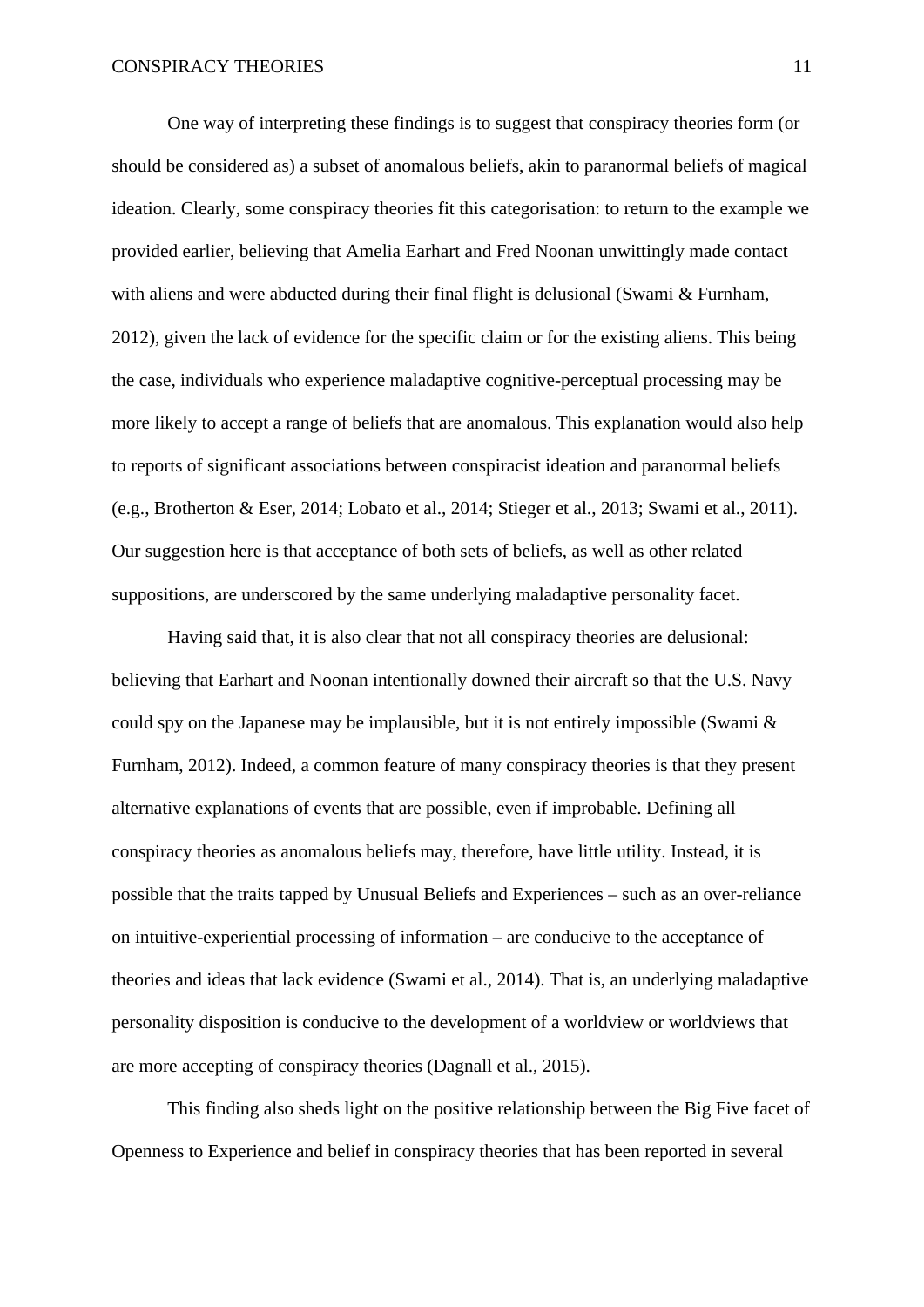studies (Swami et al., 2010, 2011), but not others (Swami & Furnham, 2012). Proponents of the Five-Factor Model of personality have argued that Openness is important when considering personality pathology (Piedmont, Sherman, Dy-Liacco, & Williams, 2009). Moreover, Openness appears to be associated with the PID-5 domain of Psychoticism, sometimes in opposing directions (Chmielewski, Babgy, Markon, Ring, & Ryder, 2014). Taking these findings together, it is possible that reports of associations between Openness and belief in conspiracy theories are artefactual. In effect, this association emerges because of shared conceptual space between Openness and Psychoticism as measured by the PID-5. A future study on belief in conspiracy theories that concurrently measures maladaptive personality traits along with facets of Openness to Experience would help to resolve this issue.

The relationship between suspiciousness and belief in conspiracy theories will likewise require further investigation. Here, we found that the facet of Suspiciousness emerged as a significant predictor of belief in conspiracy theories, although it explained only a small proportion of shared variance. In previous work, however, Barron et al. (2014) reported that a schizotypy-based measure of Paranoid Ideation/Suspiciousness did not predict belief in conspiracy theories once the effects of odd beliefs had been accounted for. It would seem, therefore, that suspiciousness is only weakly associated with belief in conspiracy theories. Dagnall et al. (2015) explain that suspiciousness may lead individuals to focus on self-generated or self-affirmed views, but that it is insufficient to produce conspiratorial thinking on its own.

A number of limitations of the present study should be considered. First, because we did not collect information about participant country of origin, it is difficult to know how homogeneous our sample truly is. While we were able to rule out between-group differences in key demographics (ethnicity and education), we were not able to rule out cross-national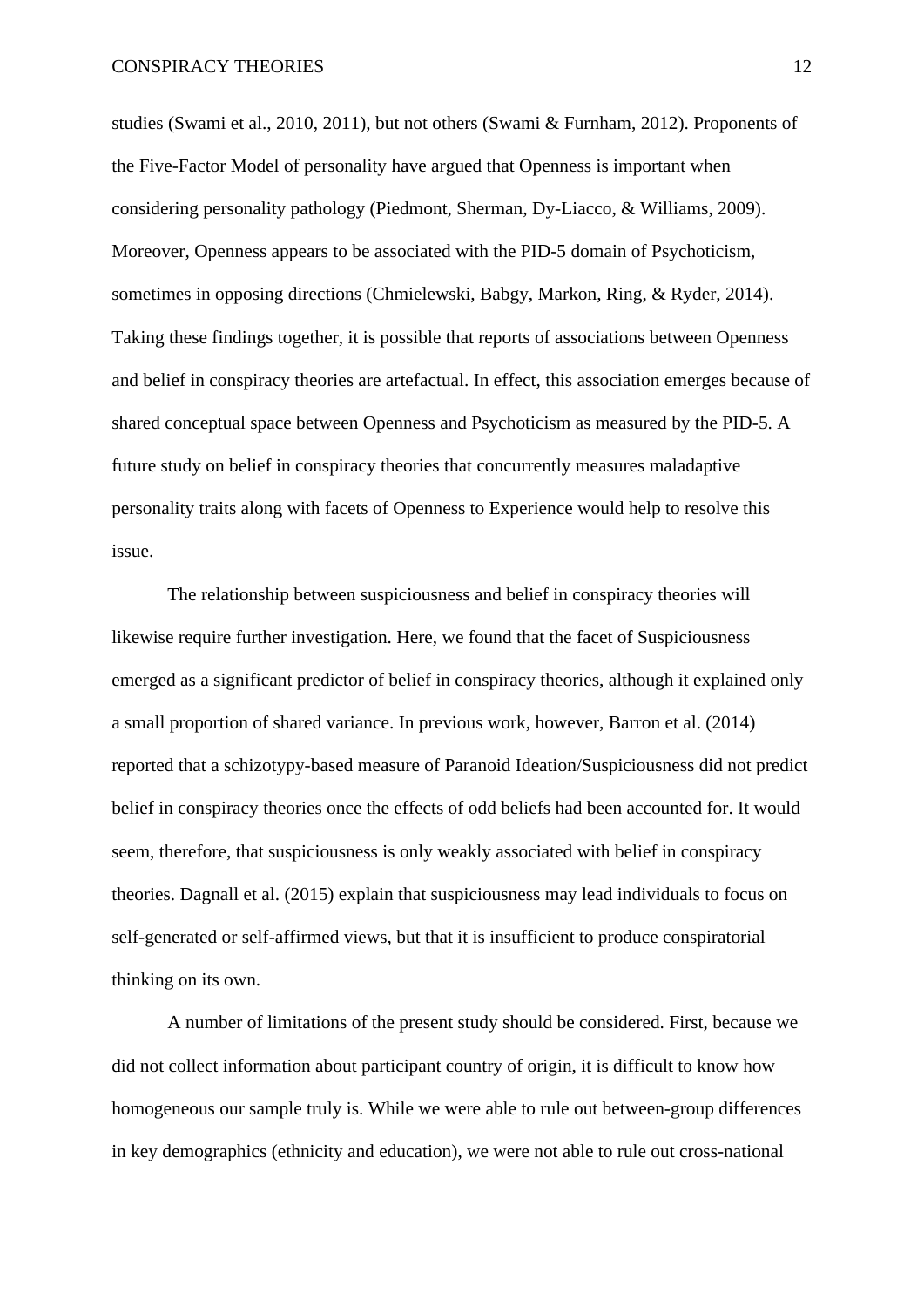#### CONSPIRACY THEORIES 13

differences. This is important because the function of conspiracy theories may differ across cultural groups (Swami, 2012) and because existing data suggests there may be significant, albeit small, differences across national groups (Bruder, Haffke, Neave, Nouripanah, & Imhoff, 2013). In a similar vein, while MTurk samples are more demographically-diverse than standard Internet samples and the site is recognised as a source of high-quality data for social science research (Buhrmester, Kwang, & Gosling, 2011). MTurk participants are also known to be less extraverted and have lower self-esteem than traditional samples (Goodman, Cryder, & Cheema, 2013). These issues limit the generalisability of our findings, but could be addressed in future work with more precise recruitment methods to ensure representativeness.

These limitations aside, our work sheds light on current theorising about belief in conspiracy theories. It is apparent that maladaptive personality traits play a role in shaping belief in conspiracy theories and may also help to unify the findings of earlier studies. Our argument is that there are underlying traits that are associated with conspiracist ideation and that are being tapped by scholars focused on measures of schizotypy and general personality structure. Of course, it would be wrong to suggest that such belief in conspiracy theories is driven solely by maladaptive personality traits, particularly given the small amount of variance accounted for in our study. Nevertheless, by focusing on these traits, scholars will be able to arrive at a fuller conceptual account of belief in conspiracy theories, which rightly views such beliefs as both rational narratives and shaped by underlying maladaptive traits.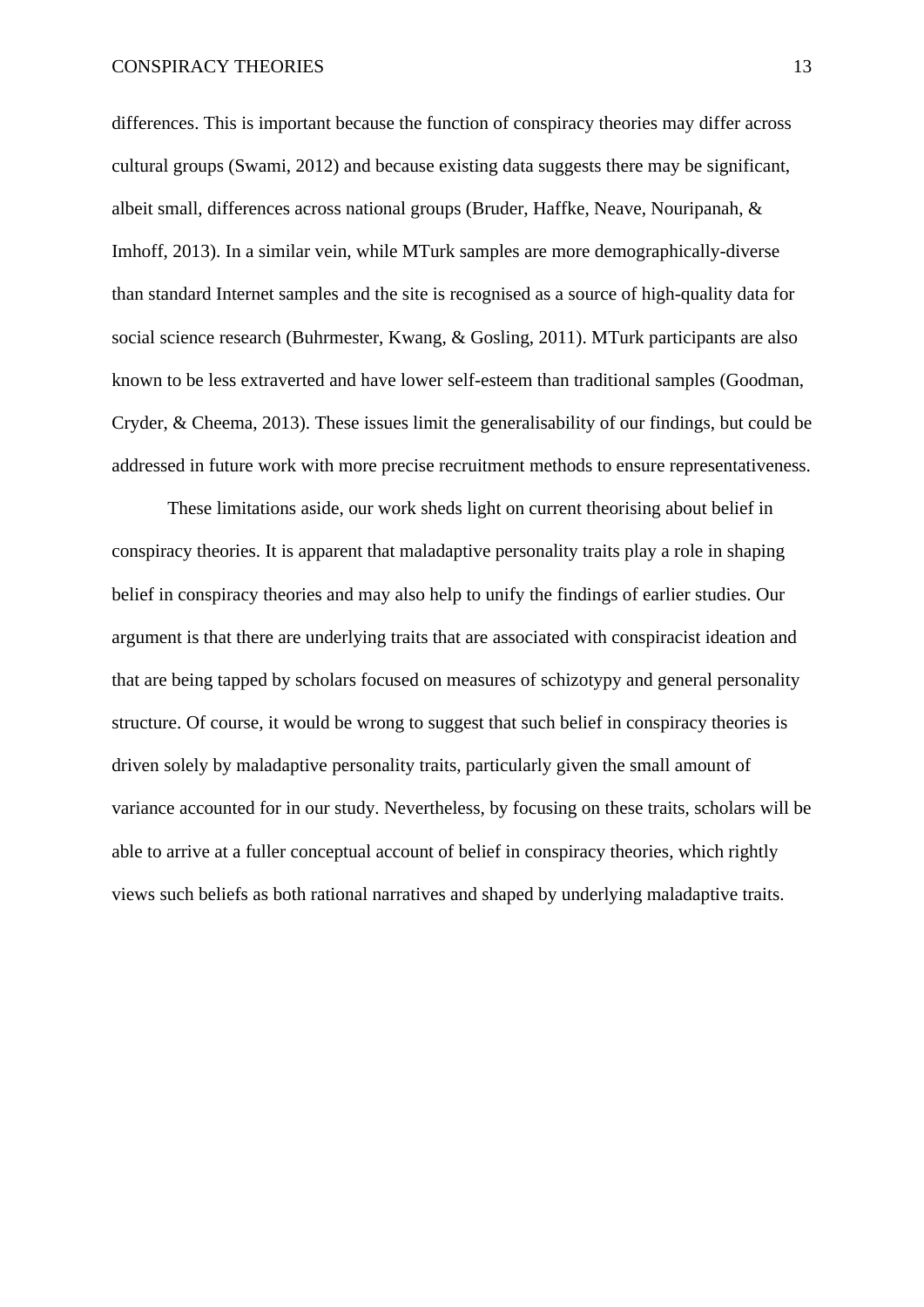#### **References**

- American Psychiatric Association (2013). *Diagnostic and statistical manual of mental* disorders (5<sup>th</sup> ed.). Washington, DC: Author.
- Ashton, M. C., Lee, K., de Vries, R. E., Hendrickse, J., & Born, M. P. (2012). The maladaptive personality traits of the Personality Inventory for *DSM-5* (PID-5) in relation to the HEXACO personality factors and schizotypy/dissociation. *Journal of Personality Disorders*, *26*, 641-659. doi: 10.1521/pedi.2012.26.5.641
- Barron, D., Morgan, K., Towell, T., Altemeyer, B., & Swami, V. (2014). Associations between schizotypy and belief in conspiracist ideation. *Personality and Individual Differences*, *70*, 156-159. doi: 10.1016/j.paid.2014.06.040
- Brotherton, R., & Eser, S. (2015). Bored to fears: Boredom proneness, paranoia, and conspiracy theories. *Personality and Individual Differences*, *80*, 1-5. doi: 10.1016/j.paid.2015.02.011
- Brotherton, R., French, C. C., & Pickering, A. D. (2013). Measuring belief in conspiracy theories: The Generic Conspiracist Beliefs Scale. Frontiers in Psychology, 4, 279. doi: 10.3389/fpsyg.2013.00279
- Bruder, M., Haffke, P., Neave, N., Nouripanah, & Imhoff, T. (2013). Measuring individual differences in generic beliefs in conspiracy theories across cultures: Conspiracy Mentality Questionnaire. *Frontiers in Psychology*, *4*, 225. doi: 10.3389/fpsyg.2013.00225.
- Buhrmester, M., Kwang, T., & Gosling, S. D. (2013). Amazon's Mechanical Turk: A new source of inexpensive, yet high-quality, data? *Perspectives on Psychological Science*, *6*, 3-5. doi: 10.1177/1745691610393980
- Chmielewski, M., Bagby, R. M., Markon, K., Ring, A. J., & Ryder, A. G. (2014). Openness to Experience, Intellect, schizotypal personality disorder, and Psychoticism: Resolving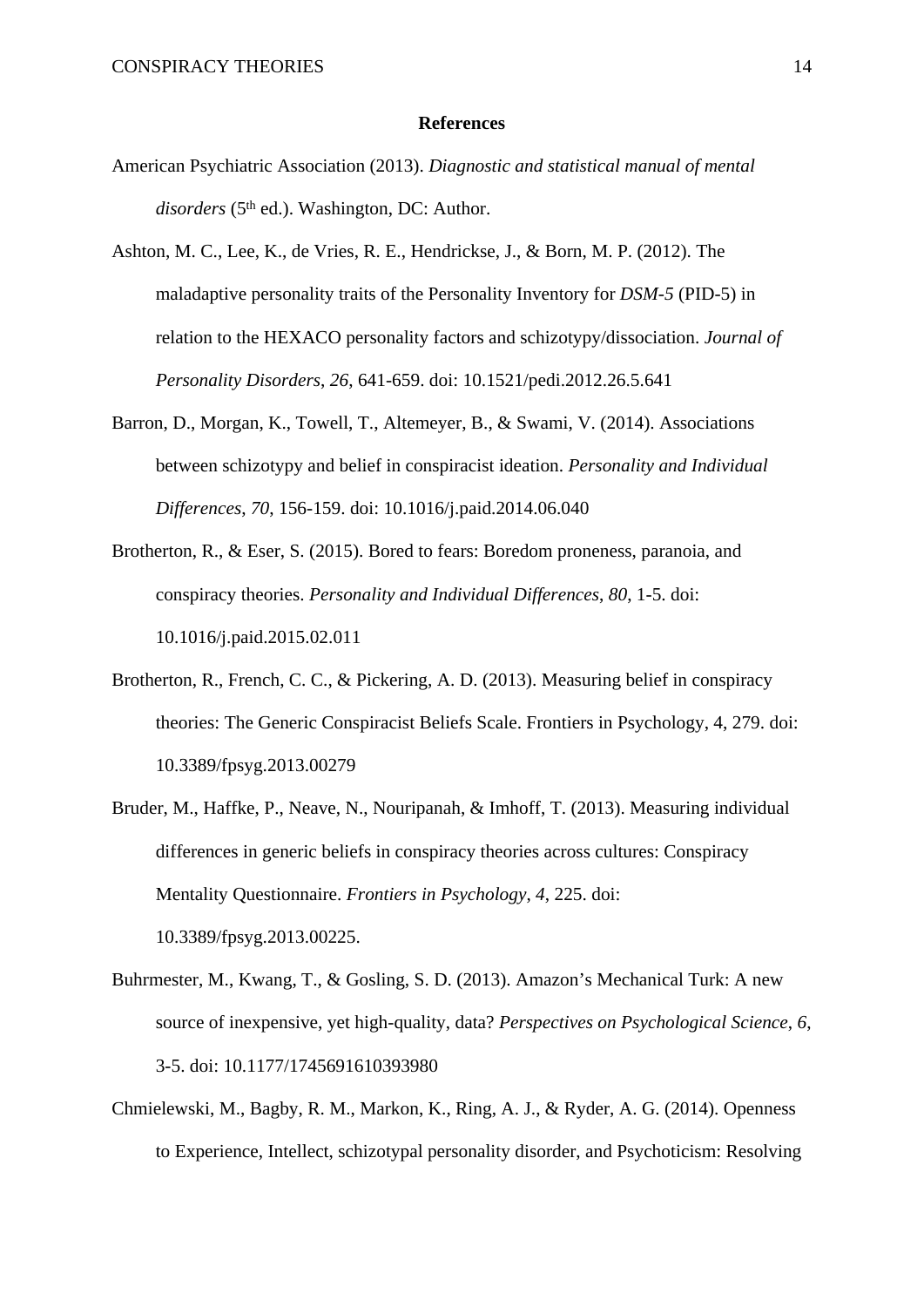the controversy. *Journal of Personality Disorders*, *28*, 483-499. doi: 10.1521/pedi\_2014\_28\_128

- Dagnall, N., Drinkwater, K., Parker, A., Denovan, A., & Parton, M. (2015). Conspiracy theory and cognitive style: A worldview. *Frontiers in Psychology*, *6*, 206. doi: 10.3389/fpsyg.2015.00206
- Darwin, H., Neave, N., & Holmes, J. (2011). Belief in conspiracy theories: The role of paranormal belief, paranoid ideation and schizotypy. *Personality and Individual Differences*, *50*, 1289-1293. doi: 10.1016/j.paid.2011.02.027
- Derksen, S., & Keselman, H. J. (1992). Backward, forward, and stepwise automated subset selection algorithms: Frequency of obtaining authentic and noise variables. *British Journal of Mathematical and Statistical Psychology*, *45*, 265-282. doi: 10.1111/j.2044- 8317.1992.tb00992.x
- Dohoo, I. R., Ducrot, C., Fourichon, C., Donald, A., & Hurnik, S. (1997). An overview of techniques for dealing with large numbers of independent variables in epidemiologic studies. *Preventive Veterinary Medicine*, *29*, 221-239.
- Douglas, K., Sutton, R., Jolley, D., & Wood, M. (2015). In M. Bilewicz, A. Chichoka, & W. Sokal (Eds.), *The psychology of conspiracy theories*. London: Taylor and Francis, in press.
- Drinkwater, K., Dagnall, N., & Parker, A. (2012). Reality testing, conspiracy theories, and paranormal beliefs. *The Journal of Parapsychology*, *76*, 57-77.
- Einstein, K. L., & Glick, D. M. (2015). Do I think BLS data are BS? The consequences of conspiracy theories. *Political Behavior*, *37*, 679-701. doi: 10.1007/s11109-014-9287-z
- Goodman, J. K., Cryder, C. E., & Cheema, A. (2013). Data collection in a flat world: The strengths and weaknesses of Mechanical Turk samples. *Journal of Behavioral Decision Making*, *26*, 213-224. doi: 10.1002/bdm.1753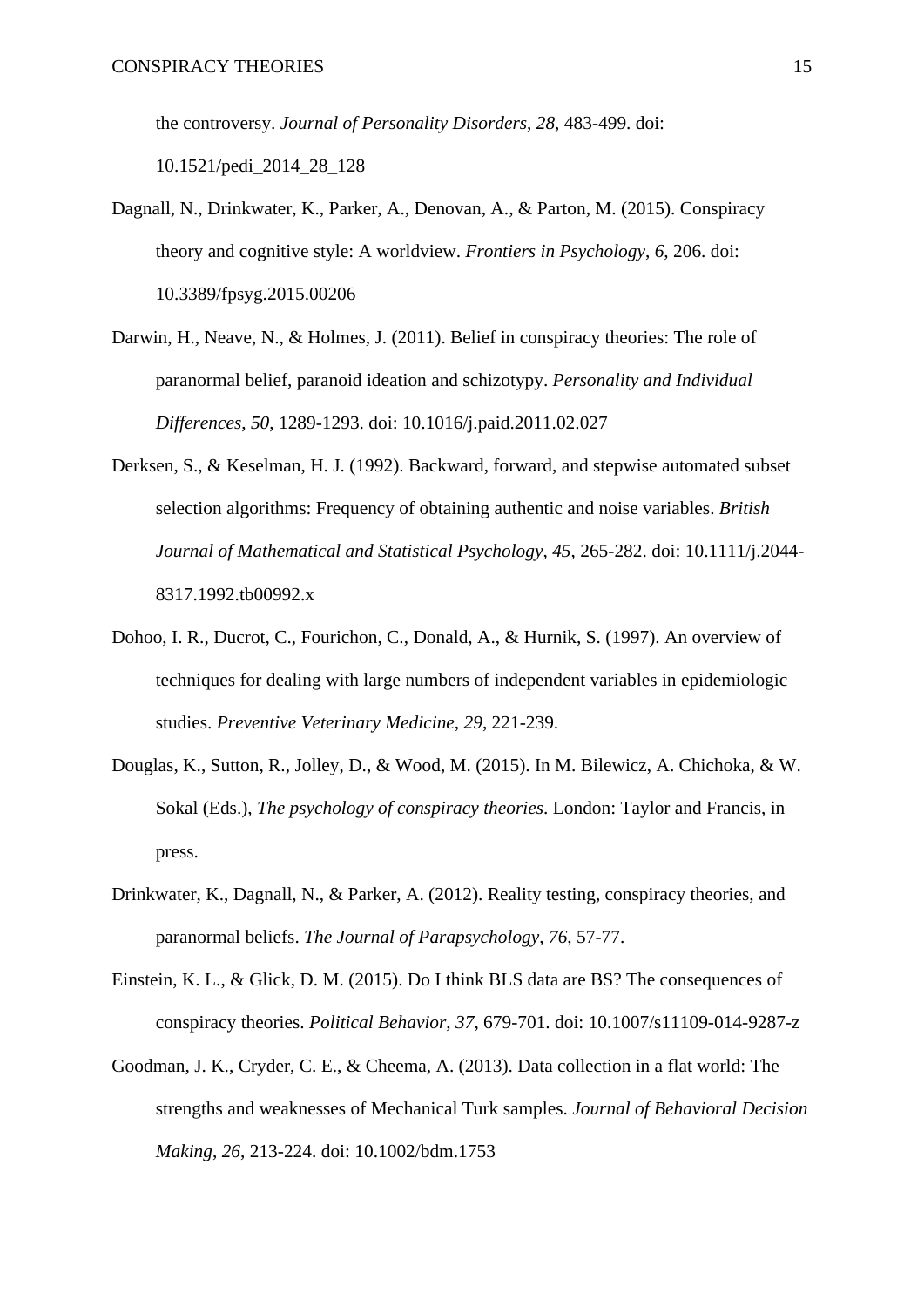- Gore, W. L., & Widiger, T. A. (2013). The *DSM-5* dimensional trait model and five-factor models of general personality. *Journal of Abnormal Psychology*, *122*, 816-821. doi: 10.1037/a0032822
- Hopwood, C. J., Thomas, K. M., Markon, K. E., Wright, A. G. C., & Krueger, R. F. (2012). *DSM-5* personality traits and *DSM-IV* personality disorders. *Journal of Abnormal Personality*, 121, 424-432. doi: 10.1037/a0026656
- Lobato, E., Mendoza, J., Sims, V., & Chin, M. (2014). Examining the relationship between conspiracy theories, paranormal beliefs, and pseudoscience acceptance among a university population. *Applied Cognitive Psychology*, *28*, 617-625. doi: 10.1002/acp.3042
- Nefes, T. S. (2015). Scrutinizing impacts of conspiracy theories on readers' political views: A rational choice perspective on anti-Semitic rhetoric in Turkey. *British Journal of Sociology*, in press. doi: 10.1111/1468-4446.12137
- Nimon, K., Henson, R., & Gates, M. (2010). Revisiting interpretation of canonical correlation analysis: A tutorial and demonstration of canonical commonality analysis. *Multivariate Behavioral Research*, *45*, 702–724. doi: 10.1080/00273171.2010.498293
- Krueger, R. D., Derringer, J., Markon, K. E., Watson, D., & Skodol, A. E. (2012). Initial construction of a maladaptive personality trait model and inventory for *DSM-5*. *Psychological Medicine*, *42*, 1879-1890. doi: 10.1017/S0033291711002674
- Kuhn, M., & Johnson, K. (2013). *Applied predictive modelling* (13<sup>th</sup> ed.). New York, NY: Springer.
- Oliver, J. E., & Wood, T. J. (2014a). Conspiracy theories and the paranoid style(s) of mass opinion. *American Journal of Political Science*, *58*, 952-966. doi: 10.1111/ajps.12084
- Petrie, K., Silvertsen, B., Hysing, M., Broadbent, E., Moss-Morris, R., Eriksen, H., & Ursin, H. (2001). Thoroughly modern worries: The relationship of worries about modernity to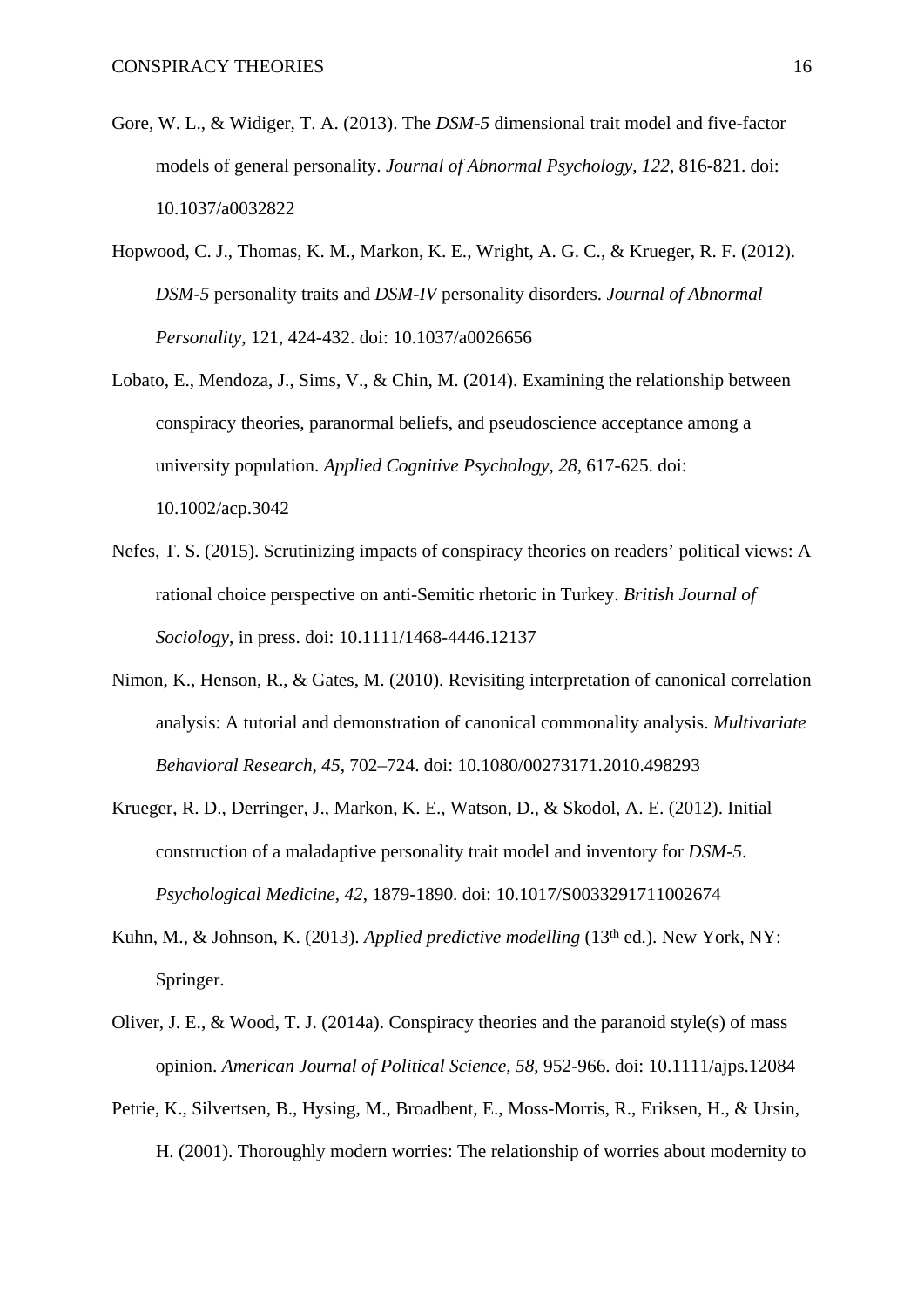reported systems, health, and medical care utilization. *Journal of Psychosomatic Research*, *51*, 395-401. doi: 10.1016/S0022-3999(01)00219-7

Ramsay, R. (2006). *Conspiracy theories*. Harpenden, UK: Pocket Essentials.

- Stieger, S., Gumhalter, N., Tran, U. S., Voracek, M., & Swami, V. (2013). Girl in the cellar: A repeated cross-sectional investigation of belief in conspiracy theories about the kidnapping of Natascha Kampusch. *Frontiers in Psychology*, *4*, 297. doi: 10.3389/fpsyg.2013.00297
- Swami, V. (2012). Social psychological origins of conspiracy theories: The case of the Jewish conspiracy theory in Malaysia. *Frontiers in Psychology*, *3*, 280. doi: 10.3389/fpsyg.2012.00280
- Swami, V., Chamorro-Premuzic, T., & Furnham, A. (2010). Unanswered questions: A preliminary investigation of personality and individual difference predictors of 9/11 conspiracist beliefs. *Applied Cognitive Psychology*, *24*, 749-761. Doi: 10.1002/acp.1583
- Swami, V., Coles, R., Stieger, S., Pietschnig, J., Furnham, A., Rehim, S., et al. (2011). Conspiracist ideation in Britain and Austria: Evidence of a monological belief system and associations between individual psychological differences and real-world and fictitious conspiracy theories. *British Journal of Psychology*, *102*, 443-463. doi: 10.1111/j.2044-8295.2010.02004.x
- Swami, V., & Furnham, A. (2012). Examining conspiracist beliefs about the disappearance of Amelia Earhart. *The Journal of General Psychology*, *139*, 244-259. doi: 10.1080/00221309.2012.697932
- Swami, V., & Furnham, A. (2014). Political paranoia and conspiracy theories. In J.-P. Prooijen, & P. A. M. van Lange (Eds.), *Power, politics, and paranoia: Why people are suspicious of their leaders* (pp. 218-236). Cambridge: Cambridge University Press.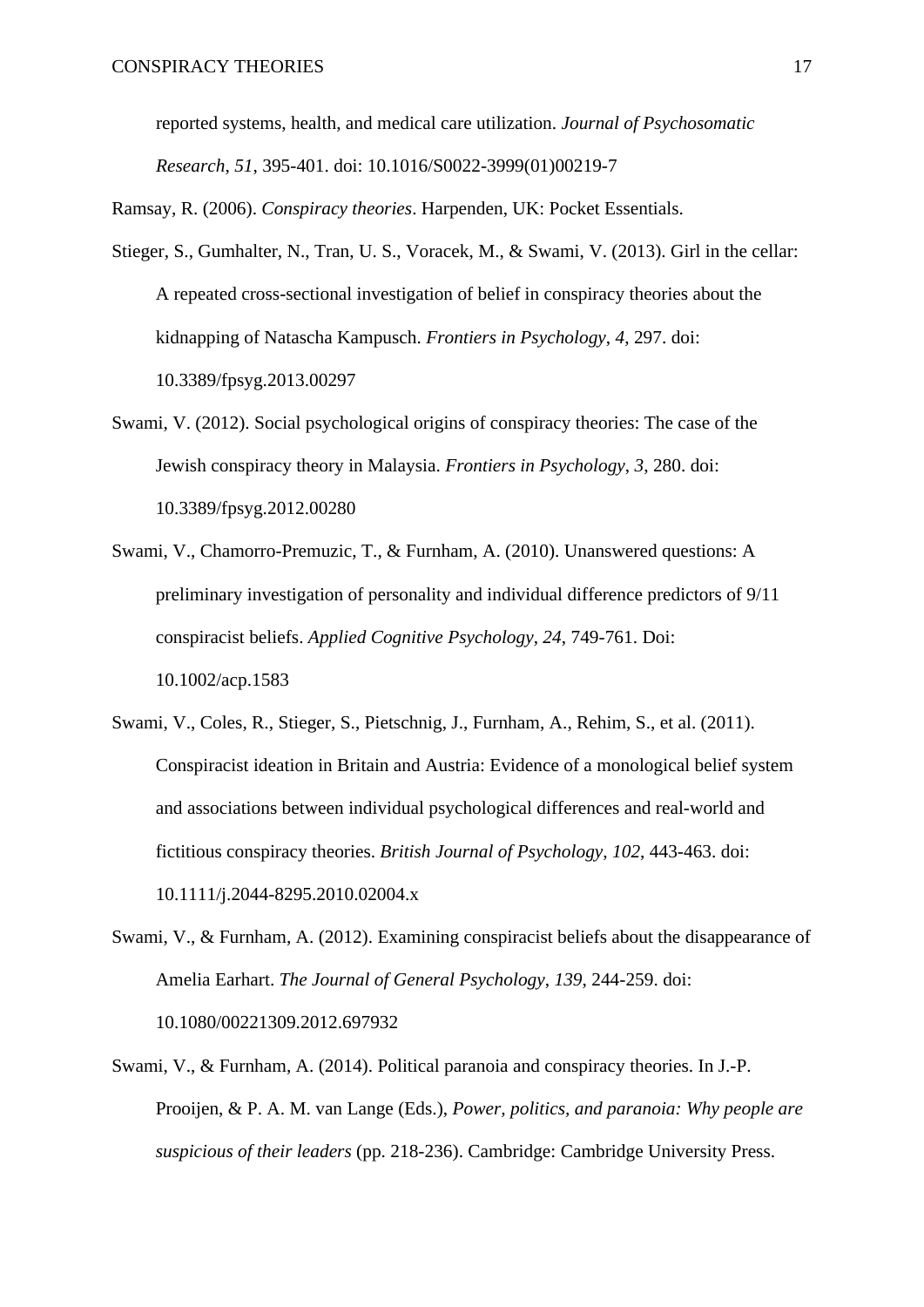- Swami, V., Pietschnig, J., Tran, U. S., Nader, I. W., Stieger, S., & Voracek, M. (2013). Lunar lies: The impact of informational bias and individual differences in shaping conspiracist beliefs about the moon landings. *Applied Cognitive Psychology*, *27*, 71-80. doi: 10.1002/acp.2873
- Swami, V., Voracek, M., Stieger, S., Tran, U. S., & Furnham, A. (2014). Analytic thinking reduces belief in conspiracy theories. *Cognition*, *133*, 572-585. doi: 10.1016/j.cognition.2014.08.006
- van der Linden, S. (2015). The conspiracy-effect: Exposure to conspiracy theories (about global warming) decreases pro-social behavior and science acceptance. *Personality and Individual Differences*, *87*, 171-173. doi: 10.1016/j.paid.2015.07.045
- van der Tempel, J., & Alcock, J. (2015). Relationships between conspiracy mentality, hyperactive agency detection, and schizotypy: Supernatural forces at work? *Personality and Individual Differences*, *82*, 136-141. doi: 10.1016/j.paid.2015.03.010
- van Elk, M. (2015). Perceptual biases in relation to paranormal and conspiracy beliefs. *PLoS One*, *10*, e0130422. doi: 10.1371/journal.pone.0130422
- Widiger, T. A., & Trull, T. J. (2007). Plate tectonics in the classification of personality disorder. *American Psychologist*, *62*, 71-83. doi: 10.1037/0003-066X.62.2.71
- Wright, A. G. C., Thomas, K. M., Hopwood, C. J., Markon, K. E., Pincus, A. L., & Krueger, R. F. (2012). The hierarchical structure of *DSM-5* pathological personality traits. *Journal of Abnormal Psychology*, *121*, 951-957. doi: 10.1037/a0027669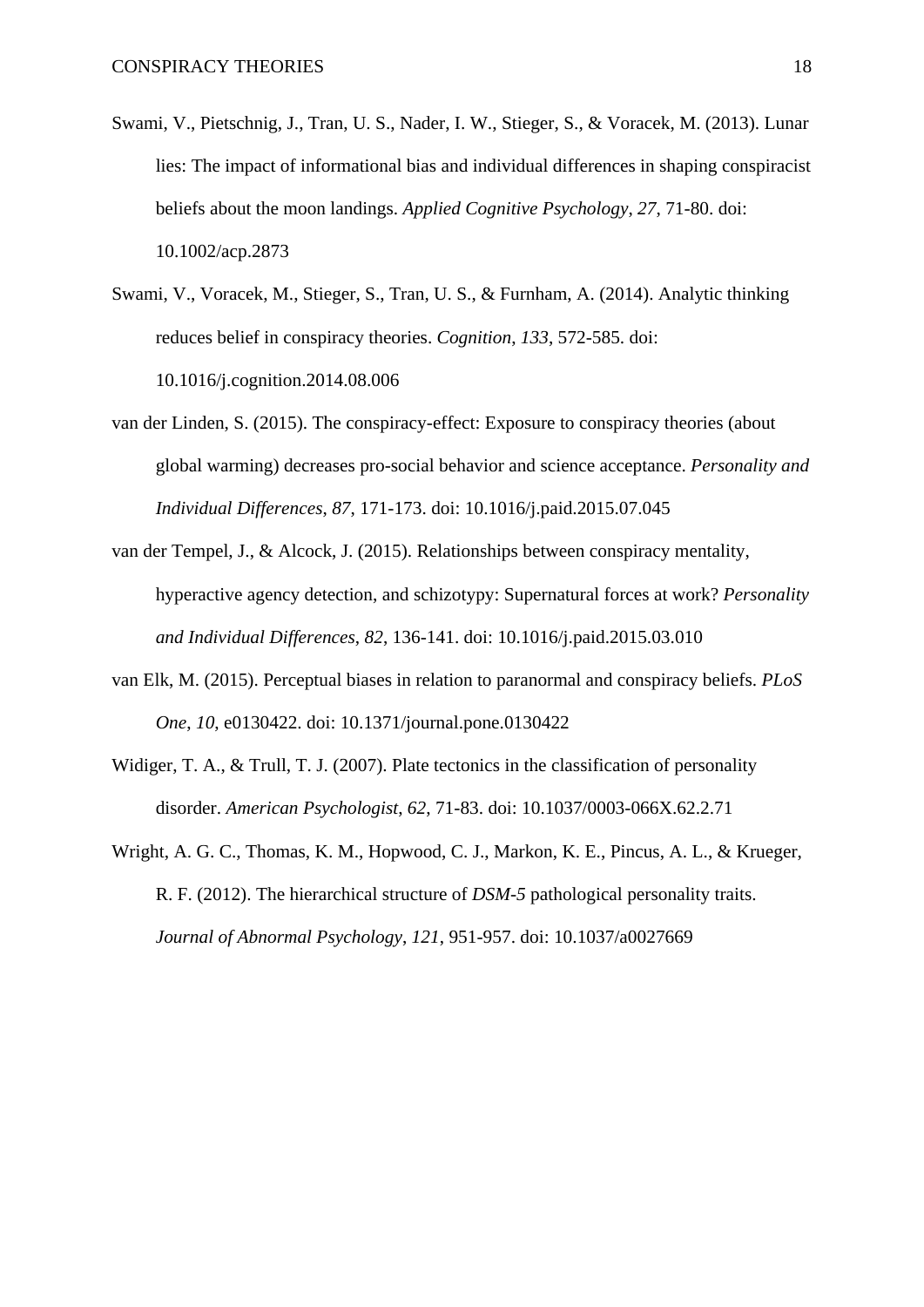## CONSPIRACY THEORIES 19

*Table 1. Internal Consistency Coefficients (Cronbach's α) for the Personality Inventory for*

| DSM-5 Domain and Facet Scores and Correlations with Belief in Conspiracy Theories |  |  |
|-----------------------------------------------------------------------------------|--|--|
|-----------------------------------------------------------------------------------|--|--|

| PID-5 Domains and Facets               | Cronbach's $\alpha$ | Correlation with BCTI |
|----------------------------------------|---------------------|-----------------------|
| <b>Antagonism Domain</b>               | .90                 | .41                   |
| Manipulativeness                       | .85                 | .37                   |
| Deceitfulness                          | .90                 | .37                   |
| Callousness                            | .94                 | .43                   |
| Grandiosity                            | .87                 | .39                   |
| <b>Attention Seeking</b>               | .93                 | .38                   |
| <b>Psychoticism Domain</b>             | .94                 | .49                   |
| Perceptual Dysregulation               | .94                 | .46                   |
| Eccentricity                           | .96                 | .45                   |
| <b>Unusual Beliefs and Experiences</b> | .91                 | .48                   |
| <b>Disinhibition Domain</b>            | .89                 | .42                   |
| <b>Rigid Perfectionism</b>             | .91                 | .35                   |
| Impulsivity                            | .88                 | .39                   |
| Irresponsibility                       | .88                 | .40                   |
| Distractibility                        | .92                 | .37                   |
| <b>Risk Taking</b>                     | .86                 | .24                   |
| <b>Negative Affectivity Domain</b>     | .87                 | .40                   |
| <b>Emotional Lability</b>              | .89                 | .39                   |
| Perseveration                          | .92                 | .41                   |
| Anxiousness                            | .90                 | .26                   |
| <b>Separation Insecurity</b>           | .88                 | .40                   |
| Hostility                              | .91                 | .35                   |
| Submissiveness                         | .85                 | .29                   |
| Suspiciousness                         | .75                 | .44                   |
| <b>Detachment Domain</b>               | .91                 | .34                   |
| <b>Restricted Affectivity</b>          | .89                 | .32                   |
| Anhedonia                              | .89                 | .29                   |
| Depressivity                           | .96                 | .39                   |
| Withdrawal                             | .93                 | .27                   |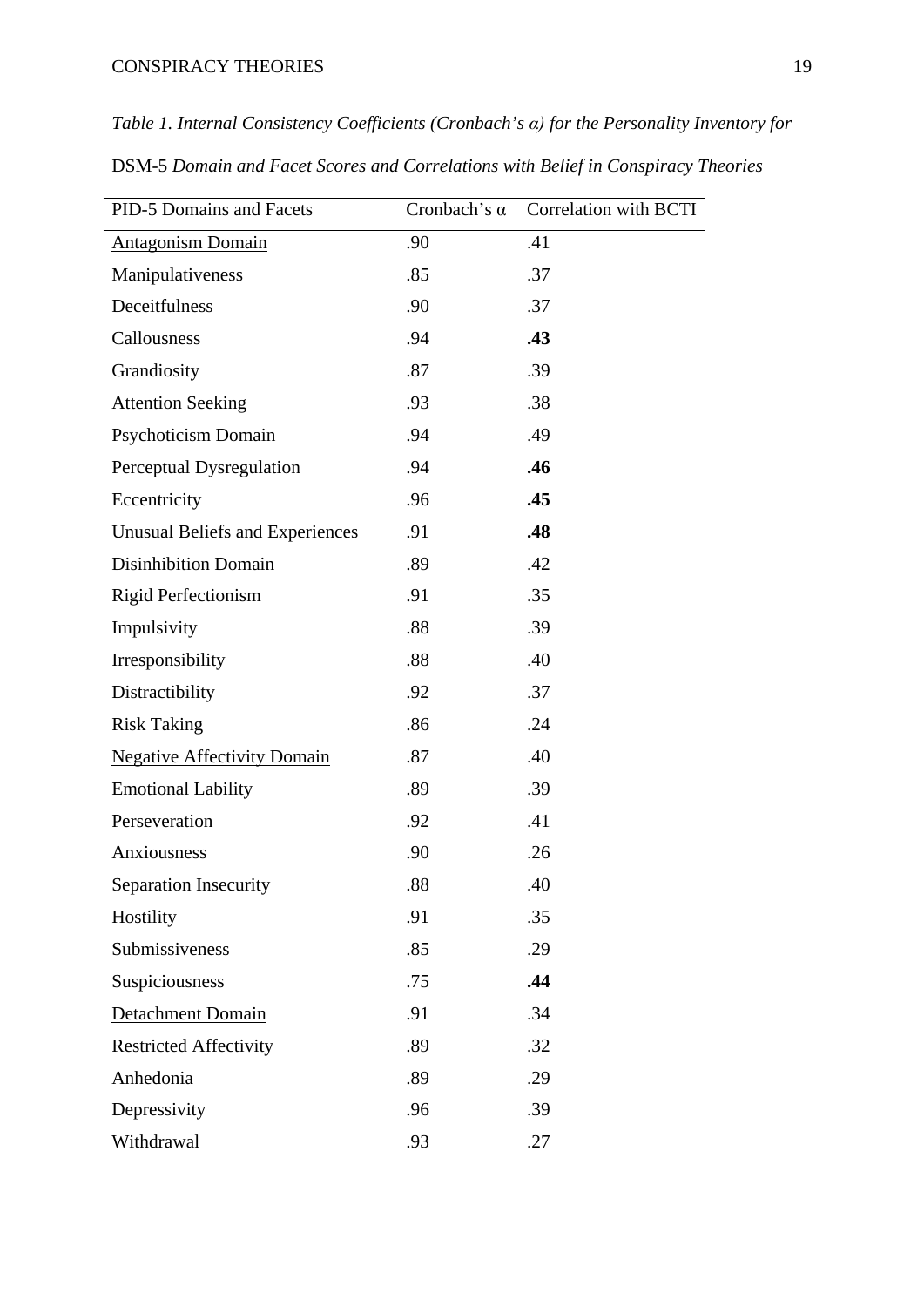# Intimacy Avoidance .89 .34

*Note*. PID-5 = Personality Inventory for the *DSM-5*; BCTI = Belief in Conspiracy Theories Inventory. Correlation coefficients in bold represent  $r \geq |.43|$ ; all correlation coefficients are significant at  $p < .001$ .